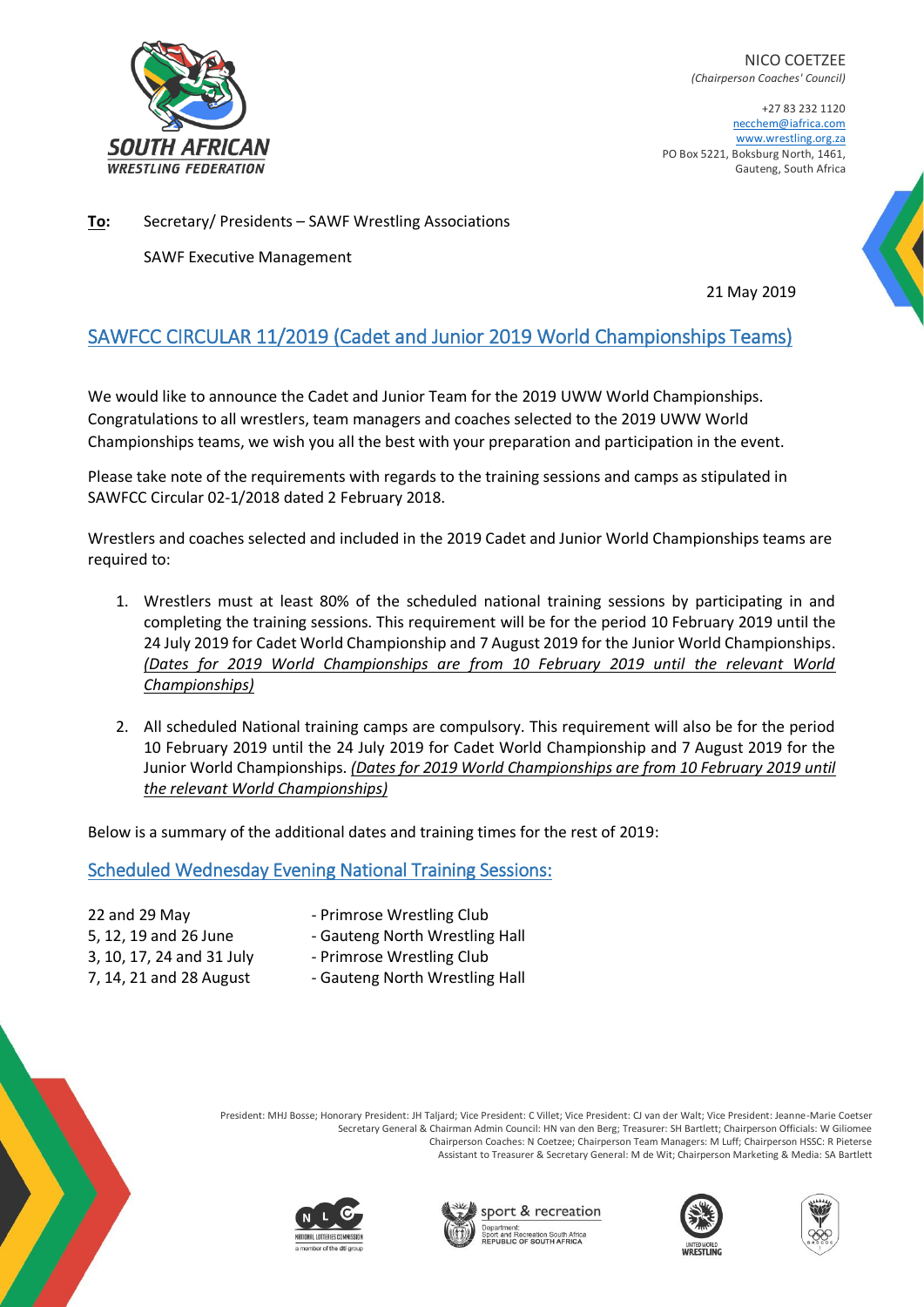

## National Training Camps:

**4 rd Camp**: 24 – 26 May 2019 HPC Pretoria (Only invited team members) Friday 24 May 2019 – Registration at 11:00 (NG Wrestling Hall) Sunday 26 May 2019 – Finish at 11:30

**5 th Camp**: 7 - 8 June 2019 – To be advised Friday 7 June 2019 - Registration at 18:30 Sunday 8 June 2019 - Finish at 16:00

**6 th Camp**: 5 – 6 July 2019 – To be advised Friday 5 July 2019 - Registration at 18:30 Sunday 6 July 2019 - Finish at 16:00

### The 2019 World Championships teams are as follows:

#### *Please note:*

**The criteria for the selection for the 2019 World Championship remain as stated in SAWFCC Circular 02- 1/2018 2 February 2018. Selection for cadets and junior wrestlers for participation at the UWW World Championships 2019, is based on the performance, results and experience of each individual wrestler.** 

| <b>CADET TEAMS WORLD CHAMPIONSHIPS 2019</b> |                          |                 |                   |                      |                 |  |
|---------------------------------------------|--------------------------|-----------------|-------------------|----------------------|-----------------|--|
| <b>FREESTYLE</b>                            |                          |                 | <b>GRECOROMAN</b> |                      |                 |  |
| <b>WEIGHT</b>                               | <b>NAME</b>              | <b>PROVINCE</b> | <b>WEIGHT</b>     | <b>NAME</b>          | <b>PROVINCE</b> |  |
| 45 - 48kg                                   |                          |                 | 45 - 48kg         | Botha, Riehan        | <b>CGWA</b>     |  |
| 51 - 55kg                                   | Booysen, Fernando        | <b>EGWA</b>     | 51 - 55kg         |                      |                 |  |
| 55 - 60kg                                   | Jansen van Vuuren, Rubin | <b>SEDWA</b>    | 55 - 60kg         |                      |                 |  |
| $60 - 65$ <sub>kg</sub>                     | Lehmkuhl, Mika           | <b>GNWA</b>     | 60 - 65kg         |                      |                 |  |
| $65 - 71kg$                                 | Van Zijl, Arno           | <b>GNWA</b>     | $65 - 71kg$       |                      |                 |  |
| <b>COACHES</b>                              | <b>Hansie Kruger</b>     | <b>MPWA</b>     |                   | <b>Markus Dekker</b> | <b>GNWA</b>     |  |
| <b>ASSISTANT</b>                            | <b>Rassie Erasmus</b>    | <b>EGWA</b>     |                   |                      |                 |  |
| <b>COACHES</b>                              |                          |                 |                   |                      |                 |  |